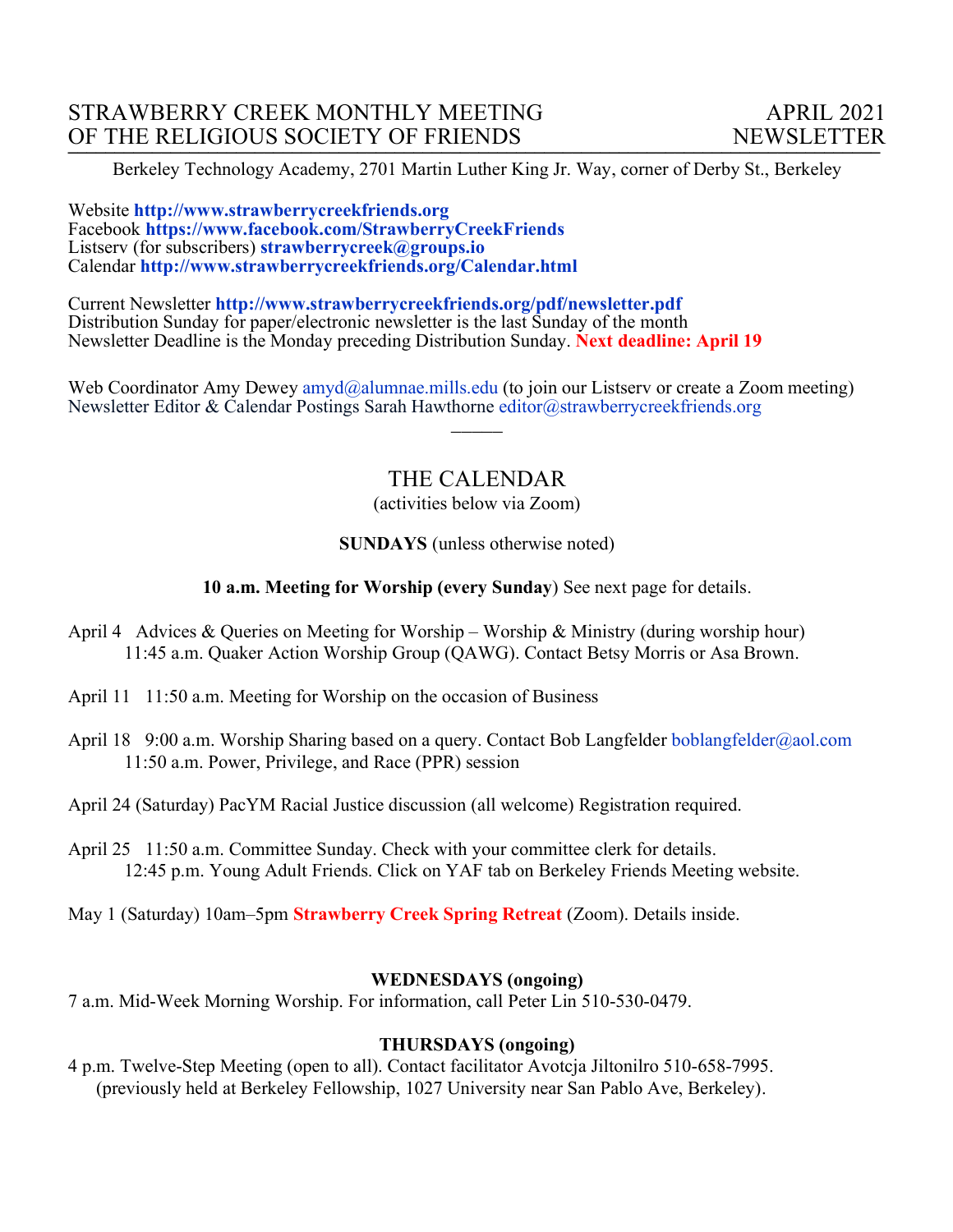## **Strawberry Creek Sunday Worship (Zoom)**

Strawberry Creek Friends Meeting meets for worship at 10am Sunday mornings via Zoom. The "Virtual Meeting Room" opens earlier at 9:30am. Our worship closes at 11am, followed by holding in the light those in need, announcements, and social time to share. Newcomers are invited to sign the Zoom Guest Book in the Chat Function. Strawberry Creek Friends Meeting is part of a larger network of Quakers. Below are other Quaker groups and programs.

#### **Berkeley Friends Meeting**

The Zoom link for Berkeley Friends Meeting Sunday worship may be found online. **http://www.berkeleyfriendsmeeting.org**

#### **PacYM News…**

**PacYM Youth Program Coordinator** new hire Keenan Lorenzato (Davis Meeting) started work March 15. He's served as Camp Woolman Director (Sierra Friends Center). Friend-in-Residence (Berkeley Meeting), and student resident (Pendle Hill) and earned a minor in Quakerism at Guilford College's Quaker Leadership Scholars Program. PacYM may hire a **PacYM Administrative Assistant**, estimated to increase per member assessment \$24 (to \$122 from \$98).

## **PacYM Racial Justice Sat April 24 & Fri May 7**:

To support discussions on race in Friends Meetings, PacYM's Racial Justice Subcommittee (of Ministry Committee) are holding online workshops, with personal stories from Racial Justice Subcommittee members, plus worship sharing groups on how race awareness is going in our Meetings and our own experiences of race. Pre-registration is required (see SCMM online calendar for registration link).

## **PacYM Annual Session July 23 - 28, 2021**

Pacific Yearly Meeting's online 2021 theme is "*The Power at Work Within Us: connection with the power of Spirit working within and among us."* Avotcja and Gabriela Portillo Alvarado will be cokeynote speakers, sharing poetry and dialogue. Fees are pay-as-led (\$30 suggested, \$10 if under 18). See **https://www.pacificyearlymeeting.org**

**FGC Annual Gathering June 27 - July 3, 2021** *Way Will Open* is this year's FGC Gathering theme. **https://www.fgcquaker.org/connect/gathering**

## **Strawberry Creek Spring Retreat, Sat May 1**

Our Meeting's Spring Retreat (traditionally at Quaker Center, Ben Lomond) has always been a core way we connect deeply with each other and build community. This year is no different, except that once again due to covid, the one day 10 -5pm event is on Zoom (we will miss Todd's cooking!). There will be a mix of worship-sharing, interest groups and informal time together. To let us know you want to offer an interest group  $(1\frac{1}{2})$  hours) e.g., lead a discussion or exercise), contact Shelley sheltanen@att.net or Rhea jrf8@humboldt.edu

#### **College Park Quarterly (Spring) May 14-16**

At the next CPQM meeting (Zoom) the focus will be on Quaker response to climate justice, and how we are led on other peace and justice issues. If you would like to offer an interest group, please contact Jan Turner **yellowgateroad@gmail.com**

#### **Good Work FCL-CA! Prisons & Housing**

Friends Committee on Legislation of California is now moved into its new office in the Sacramento Natomas area. This year the CA Legislative Analyst Office (LAO) report projects that prison population will remain below 100,000 for next five years (down from 165,000 in 2006 in a system designed for 85,000). The LAO report references two past sentencing reform bills co-sponsored by FCL-CA. This year FCL-CA has been working with the CalEITC Coalition to expand assistance to lowincome Californians affected by the pandemic. Also this year, FCL-CA has weighed in on bills supporting police accountability (SB 16), reform of sentencing for felony murder/special circumstances (SB 300), protecting consumers from water shutoffs (SB 223), addressing wage theft from garment workers (SB 62), and Sen. Skinner's Green Hydrogen bill (SB 18), among others.

## **AFSC Works to Demilitarize Oakland Police**

American Friends Service Committee (AFSC) has joined other organizations in the Healing Justice Program. "Use of a military-style truck is not a proportional response to residential emergencies. The BearCat's presence strikes fear in the hearts of adults and children… It triggers trauma for Black and brown folks who live in the neighborhoods where it is most frequently used." Find out more about West Region AFSC projects. See **https://www.afsc.org/office/oakland**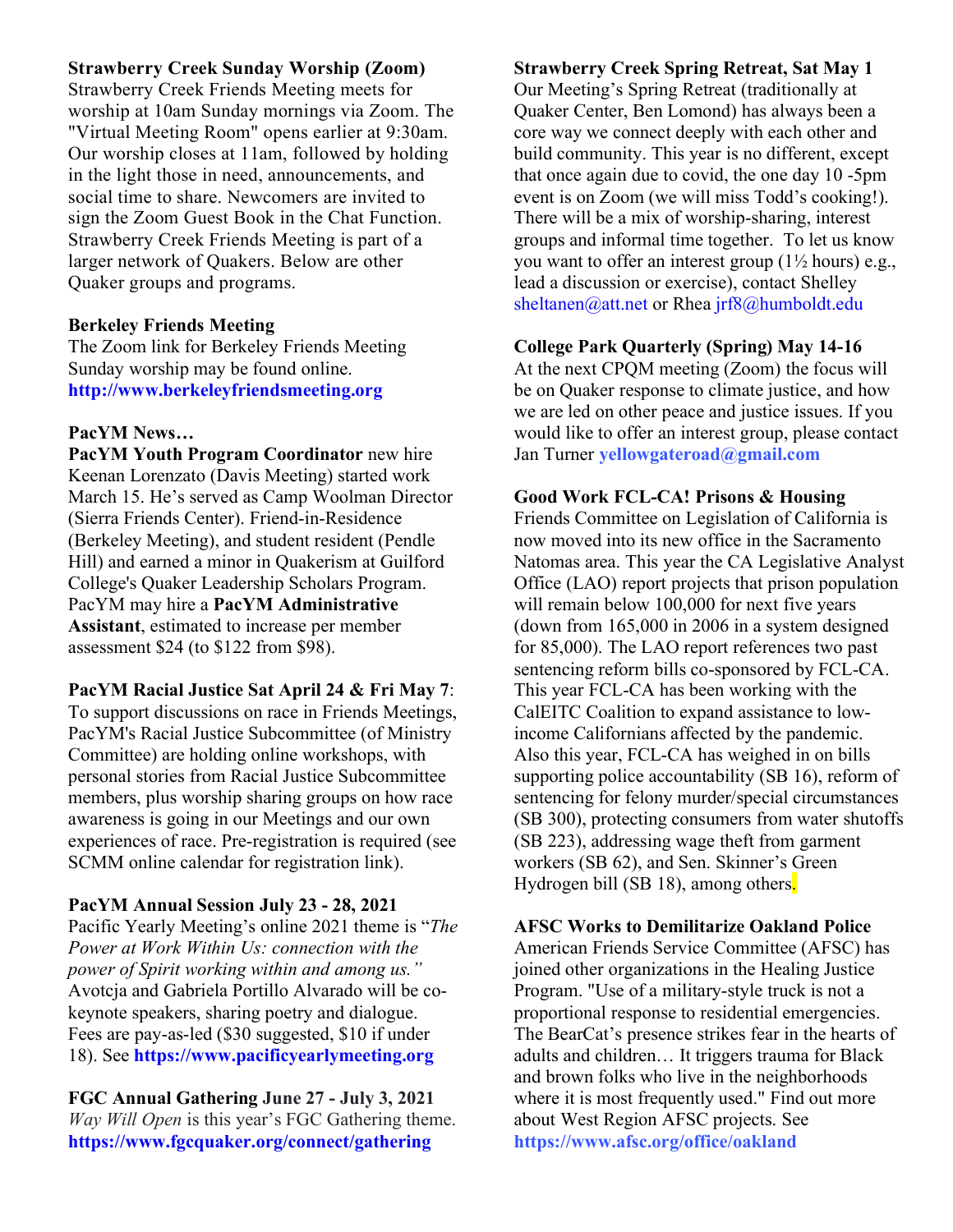#### **Strawberry Creek Monthly Meeting Meeting for Worship on the Occasion of Business March 14, 2021 Minutes\***

*\* These are draft minutes, for review at the March Meeting for Business.*

Meeting for Business opened at 11:50 a.m. with silent worship and was conducted via Zoom. Elizabeth Moses Strain clerked the meeting. 41 Friends were present. Kris Muller shared the reflections of the Peace, Earthcare, and Social Witness Committee on the Advices and Queries on Spiritual Life [see text below]. Several friends expressed appreciation for the depth and candor the committee shared.

The Clerk reviewed the agenda, which had been posted by the recording clerk to groups.io on March 12<sup>th</sup>.

The Recording Clerk read the minutes for the February 14, 2021 meeting for business. The minutes were approved with the following changes:

- The topic of the brochure which the Worship and Ministry committee shared was meeting for worship, not spoken ministry.
- Nancy Wilkinson's name was added as *ex officio* member of Community Sharing Fund working group.

#### **Correspondence and Clerk's Business**

The clerk received two minutes circulated by PacYM. One was a minute from Orange Grove Meeting on Racial Justice, which quoted Strawberry Creek's Minute on Engagement to Uproot and Dismantle Racism. The other was a letter to the National Commission on Military, National, and Public Service from Santa Barbara Friends Meeting. Both will be posted to the list serve, and forwarded to Peace, Earthcare, and Social Witness Committee.

#### **Old Business**

Community Sharing Fund (CSF) working group (Larry Strain) gave a brief update on the CSF minute which has been seasoning. The working group mostly heard support for the minute. A few concerns were raised about the purpose and efficacy of the CSF. The working group spoke with the individuals with concerns who are now either in support of the CSF or willing to stand aside. The working group received editing suggestions and brought a revised minute. The revised minute included minor editing revisions and clarified what its tasks will be. The new sub-committee will be under (but mostly independent of) the care of Peace, Earthcare, and Social Witness Committee. The word "recipients" was substituted for "organizations." The final revised Minute was approved.

The working group, as requested, submitted a slate of Friends to serve on the subcommittee. These names were announced after Meeting for Worship on February 28th and posted on the list serve for seasoning: Larry Strain and Stephen McNeil continuing from the working group; plus Susan Black and Beth Wrightson. The working group heard concerns after posting the names that there were no people of color on the subcommittee. The working group reached out to a number of Friends including Friends of color, and all declined to serve on the subcommittee but many offered to serve in an advisory capacity. The names for the subcommittee were approved.

## **New Business**

State of the Meeting (Rick Herbert) A draft report [see text below] was shared, crafted by Rick Herbert (appointed by Care of Meeting), Roberta Schutz (appointed by Worship and Ministry), and Barbara Birch (appointed by the Clerk). Several friends had suggestions, which will be considered by the committee. The draft report will be posted on the list serve. It will be seasoned for a month and brought back to next Meeting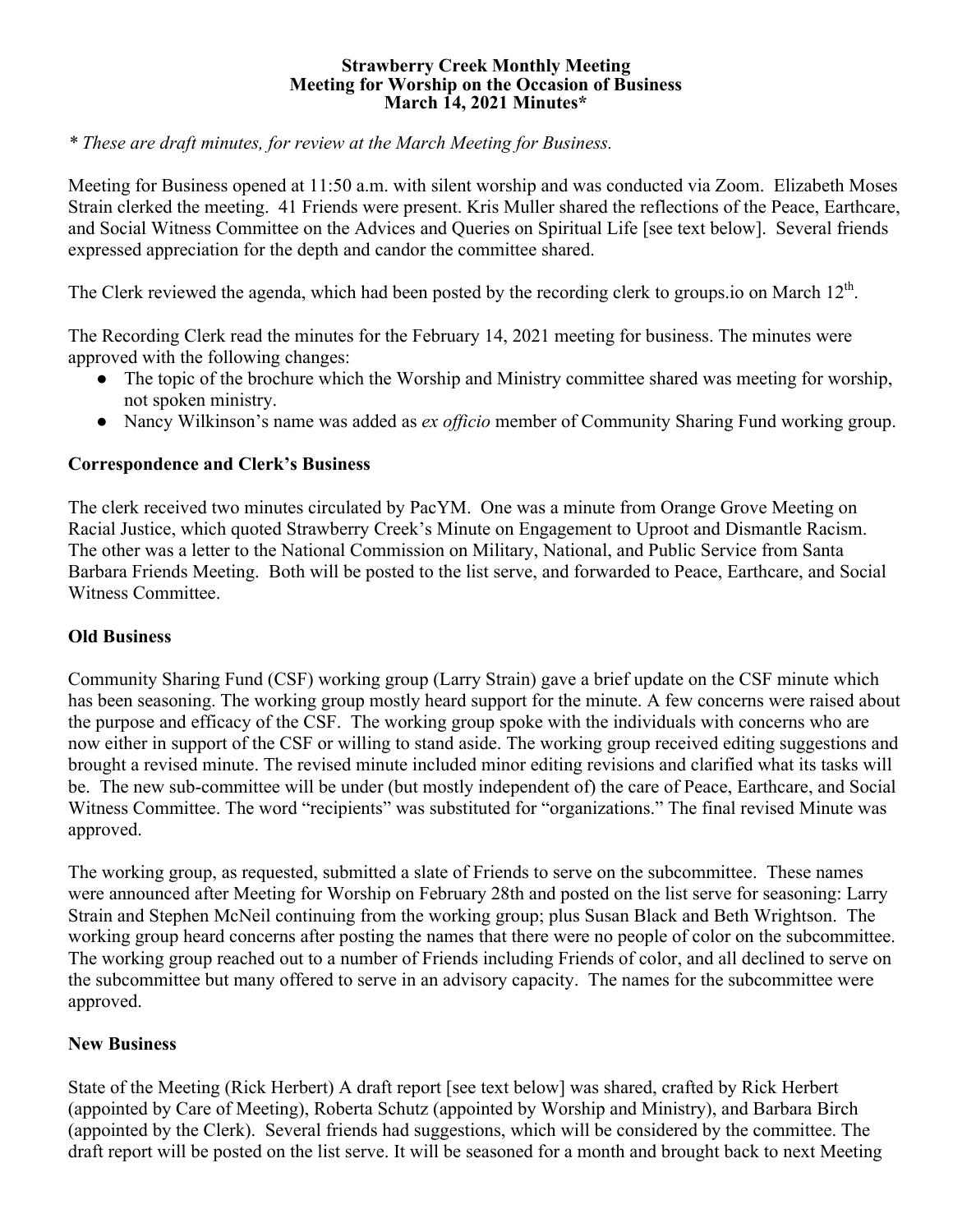for Business for approval. Friends are encouraged to contact the writing committee members with suggestions for amendments to the draft. Appreciation was offered for the committee's efforts.

Care of the Meeting (Stephen McNeil) recommends that we appoint a representative/liaison to Youth Spirit Artworks, for mutual benefit. This recommendation will be posted to the list serve and seasoned until next business meeting.

## **Reports**

Care of the Meeting (Stephen McNeil) reported on the actions of the Institutional Memory working group (Peter Lin, Ralph Murphy, and John McCarthy). The committee endorses the recommendation of the working group that we use Dropbox for cloud storage. A two-page document outlines the details of the working group's deliberations and is available upon request. Those with questions are encouraged to contact Stephen. Sensitive documents will be password protected. Peter Lin will be available to help Friends retrieve documents. Ralph Murphy is being released from the working group, and Sarah Hawthorne added.

Care of Meeting is looking into how Friends can access the meeting Zoom room. They will confer with the Communications Committee.

PacYM (Nancy Wilkinson) shared her report on Rep Comm, and also sent a written report to groups.io March  $13<sup>th</sup>$ , with links to committee reports.

## **Announcements**

March 21<sup>st</sup> at 11:50 a.m., Power Privilege and Race subcommittee will share Othering and Belonging, based on the work of john a. powell at UC Berkeley. Details are on the Meeting's calendar and were shared via groups.io. on March  $12^{th}$ .

Tom Rothschild will be leading a conflict resolution workshop. April 5<sup>th</sup> at 5:30 a.m. Pacific time. Details were posted March 14th on groups.io.

May  $1<sup>st</sup> 10:00 - 5:00$  there will be a retreat via Zoom. The coordinators are Shelley Tannenbaum and Rhea Farley. More details to come as plans are formulated.

On behalf of the Nominating Committee, James Hosley asked Friends who have not heard from the committee to contact him or co-clerk Ralph Murphy.

Avotcja thanks friends for donations to people in the mountains of Puerto Rico. She also recommended that Friends check out the movies available at AfricanDiasporaDVD.com

Next Meeting for Business will be April 11th, 2021 at 11:50 a.m.

The meeting closed with worship at 2:00 p.m.

Respectfully submitted,

Elizabeth Moses Strain, Presiding Clerk Beth Wrightson, Alternate Clerk Paul Jolly, Recording Clerk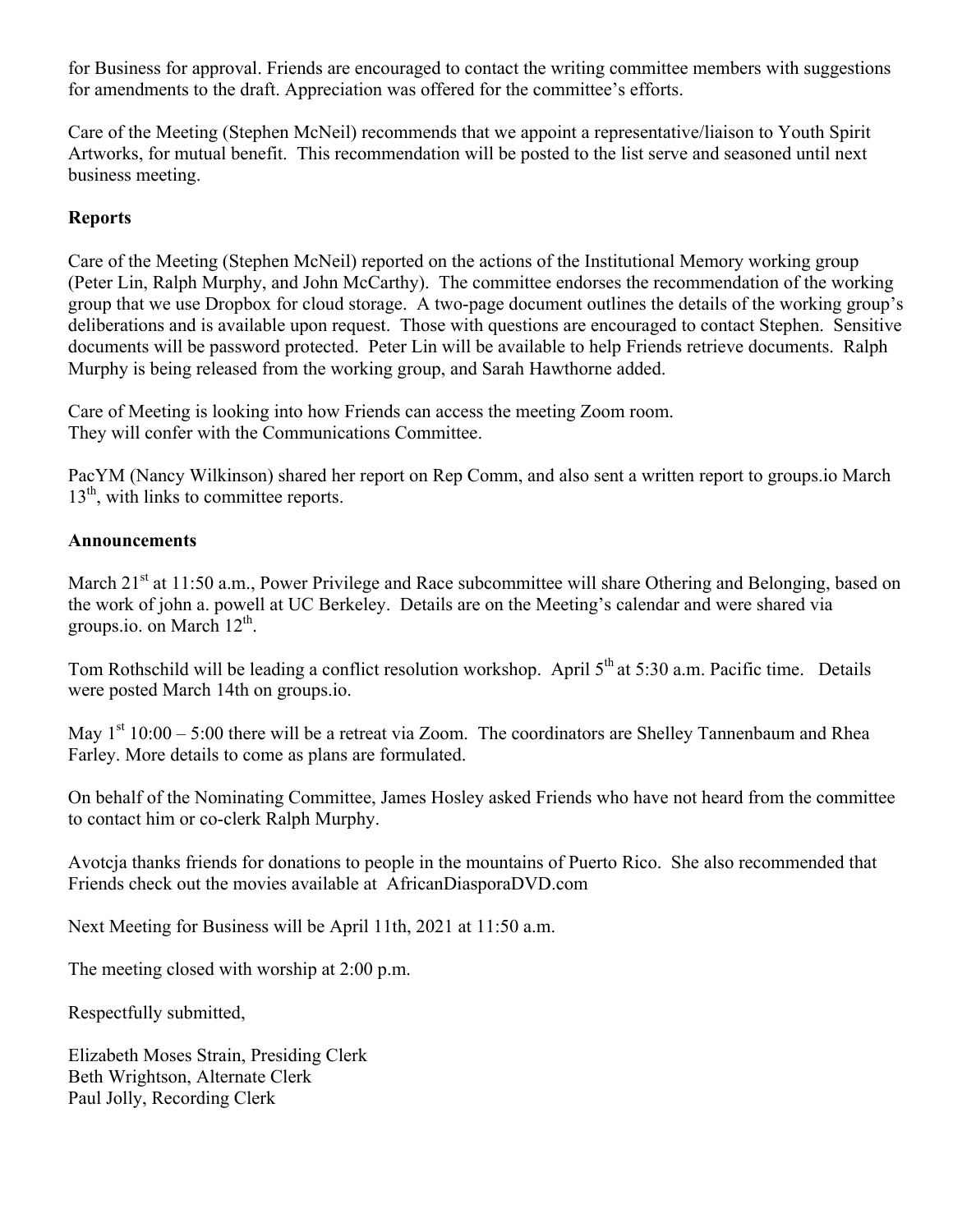## **Reflections: Advices & Queries on Spiritual Life From Peace, Earthcare & Social Witness**

At the March Meeting for Business, Kris Muller read aloud the reflections of PECSW Committee:

One member said that the hardest part of this is to discern when leadings are from higher power or my own ego. Another said his perception of spiritual life is particularly one of personal challenge. "That doesn't come out in Advices and Queries. I sensed it in 'obedience to the Holy Spirit,' but the idea that you call on the Holy Spirit to challenge you to face reality is not there. "But it surely is the essence of Quaker spirituality, and of Quaker worship. We don't wait for leadings, we ask to what we are called."

Another said she came to spiritual awakening through 12 step work. "I am in the hand of God, there is a state in which I can remember that's refreshing, nourishing. But it hasn't meant spending time reading sacred texts or meditation. My mind is flooded sometimes, so being able to speak slowly is part of connecting with spirit. I am not so much moving into where Spirit wants me to be as doing the best I can do. How my offerings are received may be because that's not part of their path. I can connect with spirit in gratitude and fears."

One said she connects with Spirit through beauty, silence, nature, connections with people when openhearted, gratitude. "I am challenged by discomfort, fear, and need to work with that." Another said she does her work on faith though she has no idea if it will work. "Feeling connected with every living thing on the planet helps to guide me." One member said she lived in a state of perpetual revelation as an artist before hear of Quakers. "If something I write is about something I know nothing about it has to come from Spirit. I'm just a tool, a building block in the hands of the Creator. My creativity is always there, and I don't know where it comes from and I don't care. My life is a Spirit dance. Listen to everything, whether agree with it or not. Spirit can come through anyone." Quaker 101 wanted by some, or Bible study.

Someone pointed out there are lots of opportunities to connect with Bible study, although it hasn't been gotten off the ground in our Meeting in recent years. One member reads Daily Word. There are

many actions people can do along to connect with Spirit on their own. This member feels a need to engage more in doing things with the Meeting as a Meeting.

Thinking about Quaker 101 as with other history, it matters how much history matters and how much it is misrepresented. He recalled that Quakers got a reputation for supporting indigenous people but the truth is less positive. "We need to think of that in looking at Quaker history and need to explore what really happened."

"Meeting for Business is another place that brings us together to face reality."

Another member said she missed the witness of Peter Creysdale and Helen Haug and Pam; they were Christo-centric Quakers and would quote Bible verses that were deeply meaningful to them. She valued this because it revealed to her their connection to Spirit and she honored that. She felt she grew when hearing where people's spirit is rooted.

Going to Meeting is another member's discipline. He doesn't have a regular practice of meditation separately. In that common shared space he feels growth of spirit.

Another member said that one of the ways he feels challenged is to not look away from what is uncomfortable. "The challenge is to be in the discomfort and be with how things are right now, trying to understand. Revelation needs to happen right now, facing what is in front of me and not take the easy way of going on being oblivious of my privilege."

One woman said, "It's nice to listen to people in Meeting with different spiritual origins, but sometimes people don't want to hear. I believe all things have spirit, and a person I think of as a friend, when I said this, said NO, not true and argued against it. People often listen only to use what they already believe and incorporate what fits that."

One added, "the profiles of Strawberries in the newsletters are invaluable contributions to our spiritual understanding of one another."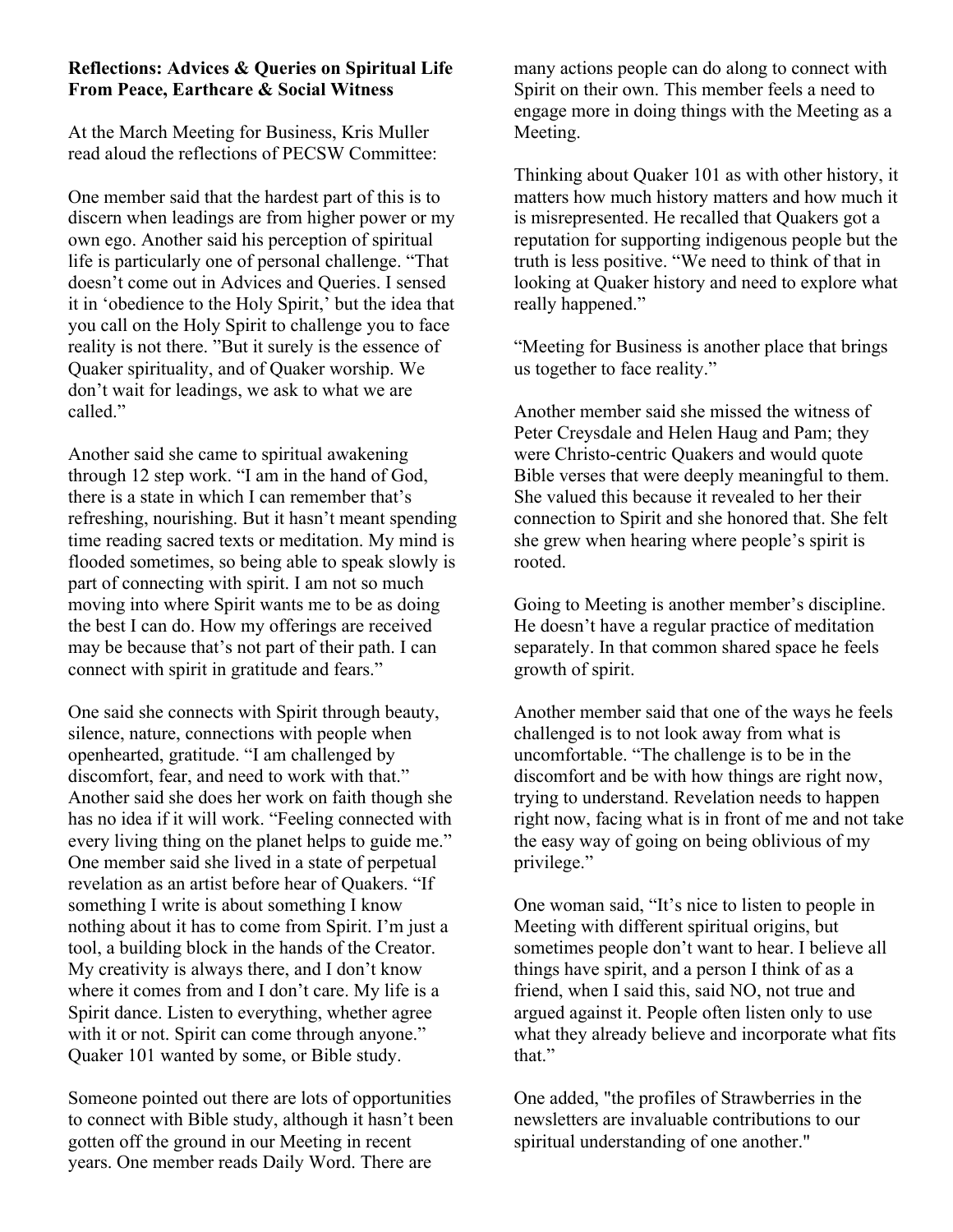# **State of the Meeting Report 2021**(**3/5/2021) (DRAFT)**

Writing Committee: Rick Herbert, Roberta Schutz, Barbara Birch

On Sunday, February 21, Friends gathered on Zoom and responded to three queries in a listening meeting for the State of the Meeting Report. In addition, some reflections were received by email after the meeting.

## **Joy, Hope, and Spiritual State of the Meeting**

So many of us have been able to get together virtually, to hold meeting, see each other, hear voices, and visit, but we are aware that this reflects our privilege in comfort level with technology and access to devices. We feel joy in having Friends join us by Zoom who are far away or cannot travel to attend meeting. We look forward to returning to in-person worship and hope this can continue without losing people. Also, we have enjoyed the world online - outside readings, concerts, dance, events, videos, worship - and we hope some of this keeps going in the post-pandemic world.

We appreciate the steadfastness of meeting on Zoom; it allowed our meeting to survive the pandemic. Friendly Sevens by Zoom have continued to be effective for some, allowing connection and sharing from near and far. Our strong spiritual community has kept us grounded and anchored, and has been central to our ability to weather this year. For many, the silence is deep, and our meeting feels interconnected and vibrant. Our meeting was described as calm and mature, like a banked fire from which flames can come up, but without a lot of vocal ministry. Our meeting feels sustainable, like a tree with deep roots; aging but alive. As we meet remotely, without a sense of a room, the mystical is laid bare.

Many people give so much of themselves to the meeting and work so hard; we are grateful for their time, care, and meticulousness. So many people offered to serve on Nominating Committee that it seemed easier this year to find a strong committee. Committee service has helped people stay connected, and people want to continue their connection. We have offered each other and the meeting a rich spiritual depth and strength in a year of duress.

Meeting supports many things we are doing with anchoring committees and clearness committees. Our spiritual lives inform our ministries, and people who are spiritually grounded here have been able to go out in the world and become involved in positive change. Our meeting seeds and anchors many ministries. Meeting members and attenders support ministries through direct volunteering and through the work of our active committees.

Many expressed appreciation for the love and support they have received from the meeting to help deal with difficult life circumstances, including help with death of loved ones and support to ease isolation. We are grateful for no COVID deaths in meeting, and aware this reflects our social and racial privilege. Quaker practice is important in our meeting (and perhaps should replace Roberts Rules in the world). The original Quakers still have a lot to teach us; we might offer another Quakerism 101 to help us remember where we came from.

## **Sorrow**

It's been a very hard year, full of stressful news and events, and grief, anxiety, and loss. Some of us feel offbalance from isolation. We miss people who have not been able to join us on Zoom; we are not whole as a family without those who cannot worship with us. Aware of our leading to be more inclusive and of how far we have to go, some of us have visited meetings across the world that seem more welcoming to Black and Indigenous People of Color. Other meetings have things to teach us about how to welcome all. At least one of us has experienced a COVID death in the community where we live, and it is a different level of reality. We hold in the Light those who are not with us, and those suffering from losses during this time.

It is different to meet over Zoom. For some, it doesn't work at all, and we miss them; for others it has been difficult to center down on Zoom. For some, it has become easier over time as we have 'exercised new muscles' to maintain the meeting and the beloved community. We miss each other, without physical presence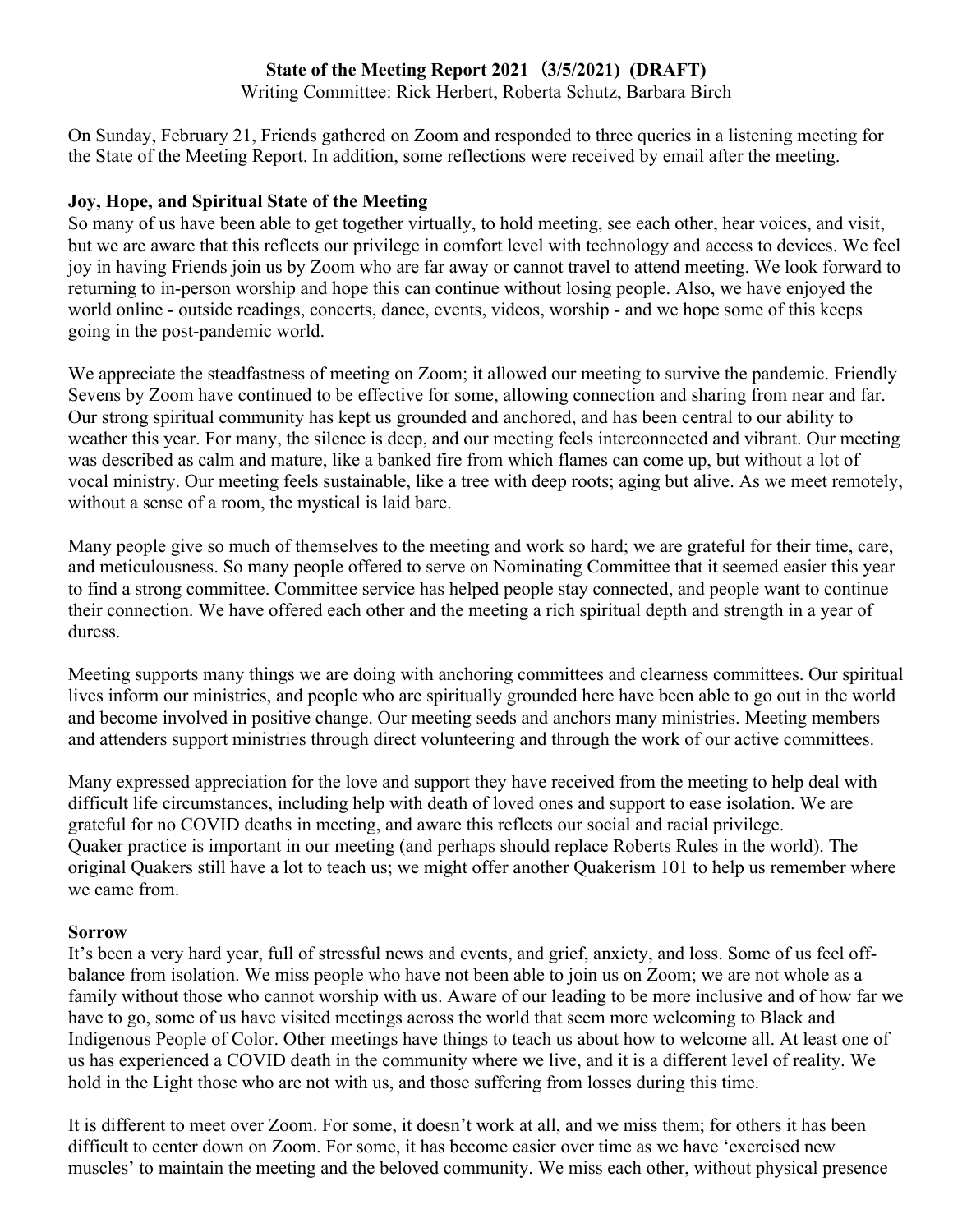and in-person contact. As one Friend mentioned, we are mammals and we are meant to be together. With social connections harder to keep, we need to overcome introversion or shyness to reach out to one another. We are sad that the children's program has not transitioned to Zoom; wish we could do something for the children if they want it. More broadly, for the future of the Religious Society of Friends, we recognize the need to grow the children's program, and to bring children, young people, families, and people of color into the meeting. We need to connect our meeting more to the community around us.

### **Subcommittee and Minute**

The Power, Privilege and Race subcommittee and the Minute on Engagement to Uproot and Dismantle Racism both support the mindfulness of the meeting. PPR activities have been a robust expression of our meeting and they have helped us meet the challenges of this year. We appreciate them because they strengthened our community and helped us learn. The many suggested readings and resources related to white fragility and racism have caused us to question our feelings and responses. Some PPR activities have been uncomfortable, but the discomfort is supported, and people have been willing to speak frankly. PPR gave us a mirror to see something so ugly that is so much a part of everything, and a safe space to look at it together with people who have skill, and we have learned and grown.

The Minute on Engagement to Uproot and Dismantle Racism is larger than our meeting. It has been integrated with love in our meeting, encouraging and speeding up learning. We've found we can say 'dumb' things without fear of judgement as we've worked with it. The minute has been effective both in guiding the meeting's work and in supporting the work of individuals in the communities around us. It is helping us become less exclusive and more connected to the world outside the meeting, and has led to the development of a community sharing fund now in the works. We need to continue pushing ourselves further in this area. One Friend encouraged us to open our hands, noting that our meeting tends to come from a place of scarcity as to what we can do, but that we don't have scarcity.

Quaker Action Worship Group provided powerful experiences for some, and earlier, contributed to the creation of the minute, which educates us and gives guidance for both individuals and the meeting to live into. QWAG work has been restorative and enriching, if sometimes a struggle, leading some to more participation in the local community.

Earthcare continues as a deep concern of our meeting, with many of us addressing environmental concerns as individuals, such as stopping buying water in plastic jugs, and firing their bank. A Friend suggested our work on racism is interconnected with earthcare and that caring for people will save the earth, and noted that across Indigenous cultures, earthcare combines place-based and community- based concerns. We would like to find a collective action in which we could participate, something that is bigger than our meeting, something that might include both earthcare and dismantling racism.

One Friend affirmed that even though she hasn't seen us in the flesh for almost a year, she still believes we exist, and her faith stays strong in our Meeting.